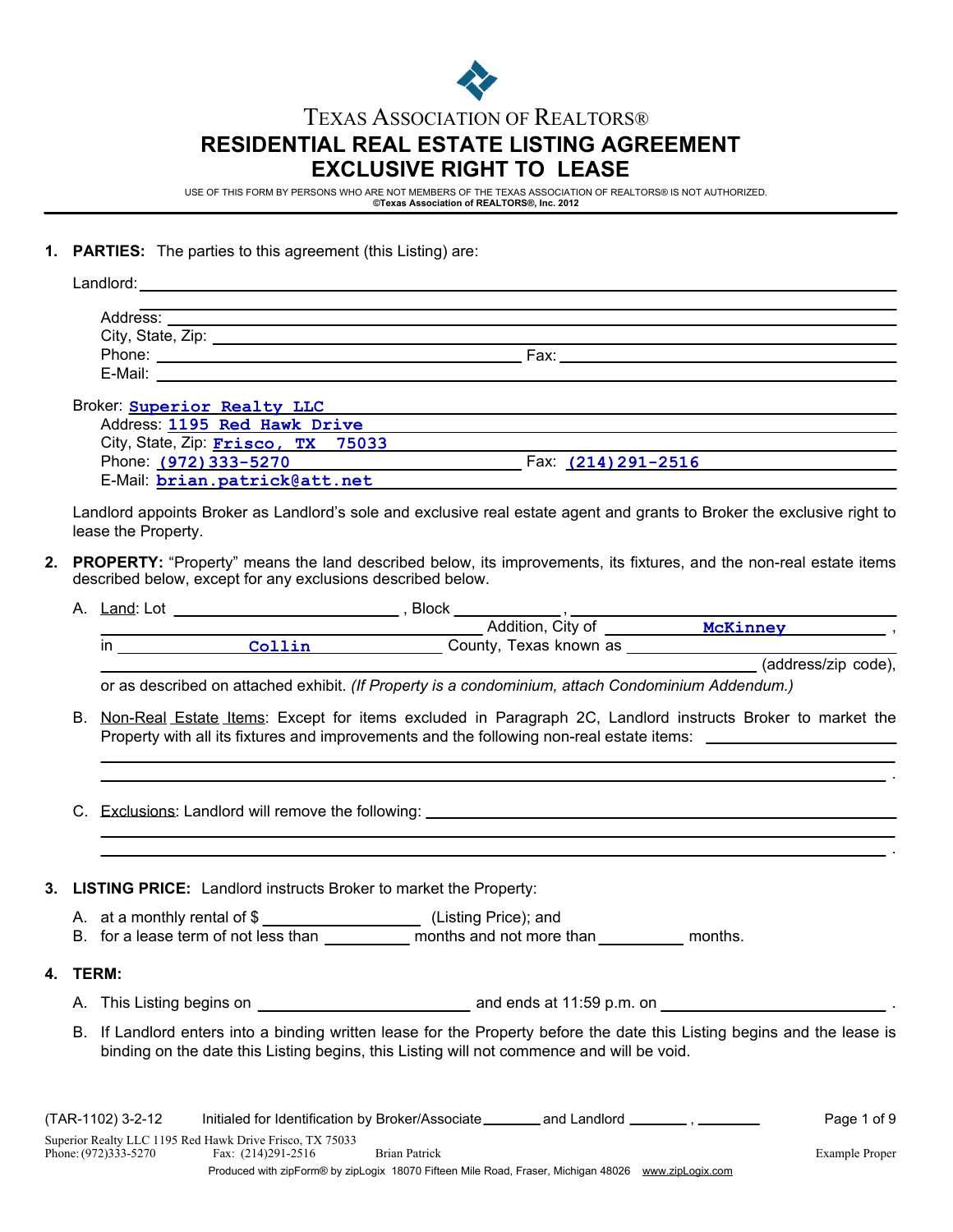## **5. BROKER COMPENSATION:**

- A. When earned and payable, Landlord will pay Broker:
- **X** (1) **100.000** % of one full month's rent to be paid under a lease of the Property.
- $\Box$  (2)  $\Box$  % of all rents to be paid under a lease of the Property.
- $\Box$  (3)
- B. Earned: Broker's compensation is earned when any one of the following occurs during this Listing:
	- (1) Landlord agrees to lease or rent the Property to anyone at any price and on any terms, whether by written or oral agreement or option;
	- (2) Broker individually or in cooperation with another broker procures a tenant ready, willing, and able to lease the Property at the Listing Price for a term stated in Paragraph 3 or at any other price or term acceptable to Landlord; or
	- (3) Landlord breaches this Listing.
- C. Payable: Once earned, Broker's compensation is payable either during this Listing or after it ends, at the earlier of:
	- (1) the time Landlord and any tenant agree to lease or rent the Property;
	- (2) Landlord's refusal to lease the Property after Broker's compensation has been earned;
	- (3) Landlord's breach of this Listing; or
	- (4) at such time as otherwise set forth in this Listing.
- D. Other Compensation:
	- (1) Compensation for Renewal: If Landlord renews or extends a lease or rental agreement with a tenant procured under this Listing, Landlord, at the time the renewal or extension begins, will pay Broker the amount described below. This Paragraph 5D(1) survives termination of this Listing.
	- **X** (a) **100.000** % of one full month's rent to be paid under the renewal or extension.
	- $\Box$  (b)  $\Box$  % of all rents to be paid under the renewal or extension.
	- (c) .
	- (2) Compensation for a Sale:
		- (a) If Landlord agrees to sell the Property, by written or oral agreement or option, before **190 Comment Agglery** after the end of a lease or rental of the Property to a tenant procured under this Listing, Landlord will, at the time the sale closes, pay Broker:
		- $\overline{\textbf{x}}$  (i)  $\overline{\textbf{5.000}}$  % of the sales price.
		- $\Box$  (ii)  $\Box$
		- (b) If Landlord sells or agrees to sell the Property during the term of this Listing, Landlord will pay Broker the amount specified in Paragraph 5D(2)(a) at the time the sale closes.
	- (3) Service Providers: If Broker refers Landlord or a prospective tenant or buyer to a service provider (for example, mover, cable company, telecommunications provider, utility, or contractor) Broker may receive a fee from the service provider for the referral. Any referral fee Broker receives under this Paragraph 5D(3) is in addition to any other compensation Broker may receive under this Listing.
	- (4) Reimbursable Expenses:
- E. Protection Period:
	- (1) "Protection period" means that time starting the day after this Listing ends and continuing for **90** days.

(TAR-1102) 3-2-12 Initialed for Identification by Broker/Associate \_\_\_\_\_\_\_\_ and Landlord \_\_\_\_\_\_\_\_, \_\_\_\_\_\_\_\_ Page 2 of 9

.

.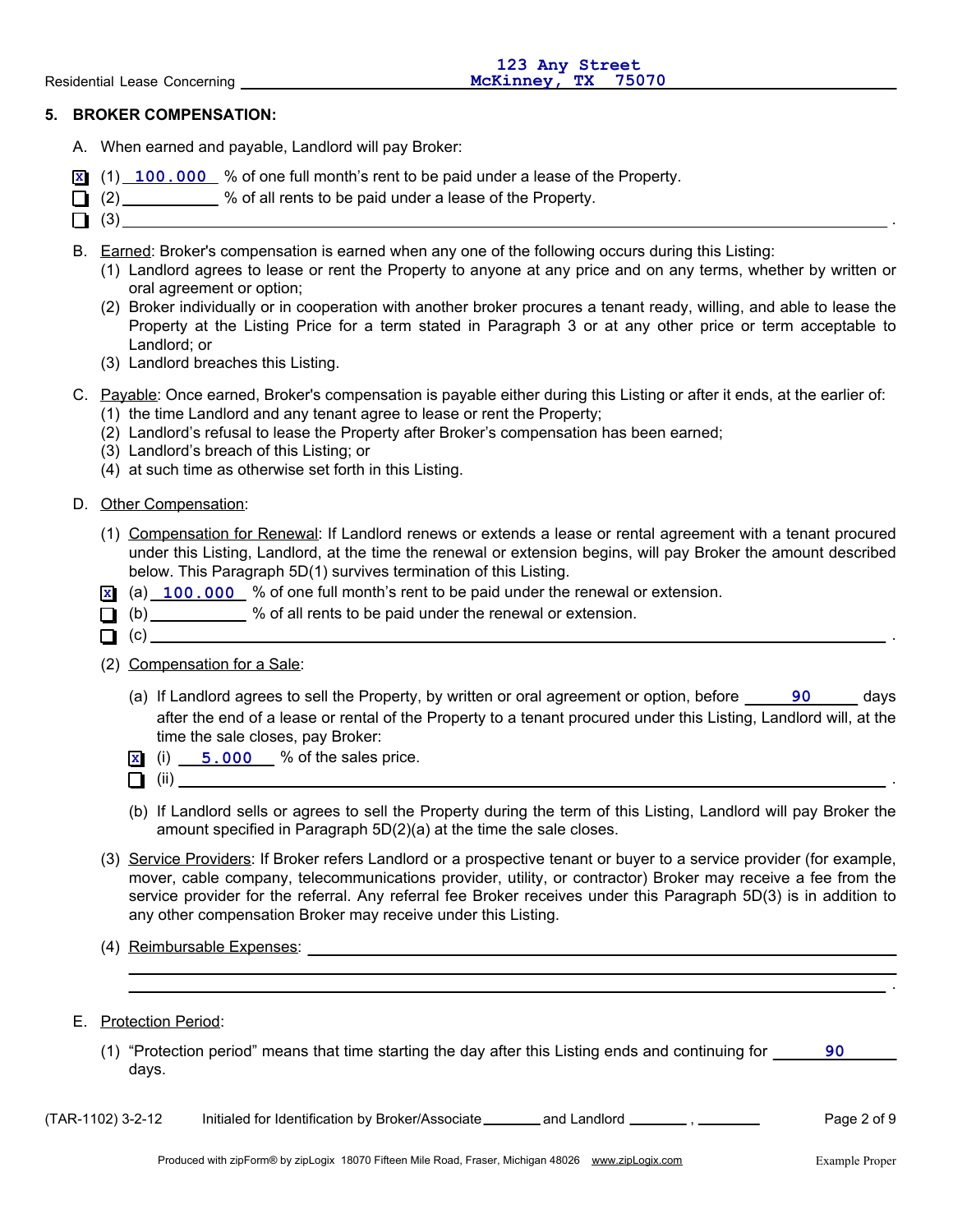|                              | 123 Any Street     |
|------------------------------|--------------------|
| Residential Lease Concerning | McKinney, TX 75070 |
|                              |                    |

- (2) Not later than 10 days after this Listing ends, Broker may send Landlord written notice specifying the names of persons whose attention was called to the Property during this Listing. If Landlord agrees to lease or sell the Property during the protection period to a person named in the notice or to a relative of a person named in the notice, Landlord will, at the time Landlord agrees to lease or sell the Property, pay Broker the amount Broker would have been entitled to receive if this Listing were still in effect.
- (3) This Paragraph 5E survives termination of this Listing. This Paragraph 5E will not apply if:
	- (a) Landlord agrees to lease, rent, or sell the Property during the protection period;
	- (b) the Property is exclusively listed with another broker who is a member of the Texas Association of REALTORS® at the time the lease, rental, or sale is negotiated; and
	- (c) Landlord is obligated to pay the other broker a fee for the lease, rental, or sale.
- F. County: All amounts payable to Broker are to be paid in cash in **Pet 4, Collin County**

**County, Texas.** 

# **6. LISTING SERVICES:**

 $\overline{\mathbf{x}}$  A. Broker will file this Listing with one or more Multiple Listing Services (MLS) by the earlier of the time required by MLS rules or 5 days after the date this Listing begins. Landlord authorizes Broker to submit information about this Listing and the lease of the Property to the MLS.

Notice: MLS rules require Broker to accurately and timely submit all information the MLS requires for participation including leased or sold data. Subscribers to the MLS may use the information for market evaluation or appraisal purposes. Subscribers are other brokers and other real estate professionals such as appraisers and may include the appraisal district. Any information filed with the MLS becomes the property of the MLS for all purposes. **Submission of information to MLS ensures that persons who use and benefit from the MLS also contribute information.**

■ B. Landlord instructs Broker not to file this Listing with one or more Multiple Listing Services until entil days after the date this Listing begins for the following purpose(s):

(NOTE: Do not check if prohibited by MLS(s).)

□ C. Broker will not file this Listing with a Multiple Listing Service (MLS) or any other listing service.

# **7. ACCESS TO THE PROPERTY:**

- A. Authorizing Access: Authorizing access to the Property means giving permission to another person to enter the Property, disclosing to the other person any security codes necessary to enter the Property, and lending a key to the other person to enter the Property, directly or through a keybox. To facilitate the showing and lease of the Property, Landlord instructs Broker to:
	- (1) access the Property at reasonable times;
	- (2) authorize other brokers, their associates, inspectors, appraisers, and contractors to enter the Property at reasonable times; and
	- (3) duplicate keys to facilitate convenient and efficient showings of the Property.
- B. Scheduling Companies: Broker may engage the following companies to schedule appointments and to authorize others to access the Property: . **Superior Realty LLC**
- C. Keybox: **A keybox is a locked container placed on the Property that holds a key to the Property. A keybox makes it more convenient for brokers, their associates, inspectors, appraisers, and contractors to show, inspect, or repair the Property. The keybox is opened by a special combination, key, or programmed device so that authorized persons may enter the Property, even in Landlord's absence. Using a keybox will probably increase the number of showings, but involves risks (for example, unauthorized entry, theft, property damage, or personal injury). Neither the Association of REALTORS® nor MLS requires the use of a keybox.**
	- (1) Broker  $\overline{x}$  is  $\Box$  is not authorized to place a keybox on the Property.
	- (2) If a tenant occupies the Property at any time during this Listing, Landlord will furnish Broker a written statement (for example, TAR No. 1411), signed by all tenants, authorizing the use of a keybox or Broker may remove the keybox from the Property.

(TAR-1102) 3-2-12 Initialed for Identification by Broker/Associate\_\_\_\_\_\_\_\_ and Landlord \_\_\_\_\_\_\_\_,\_\_\_\_\_\_\_\_ Page 3 of 9

.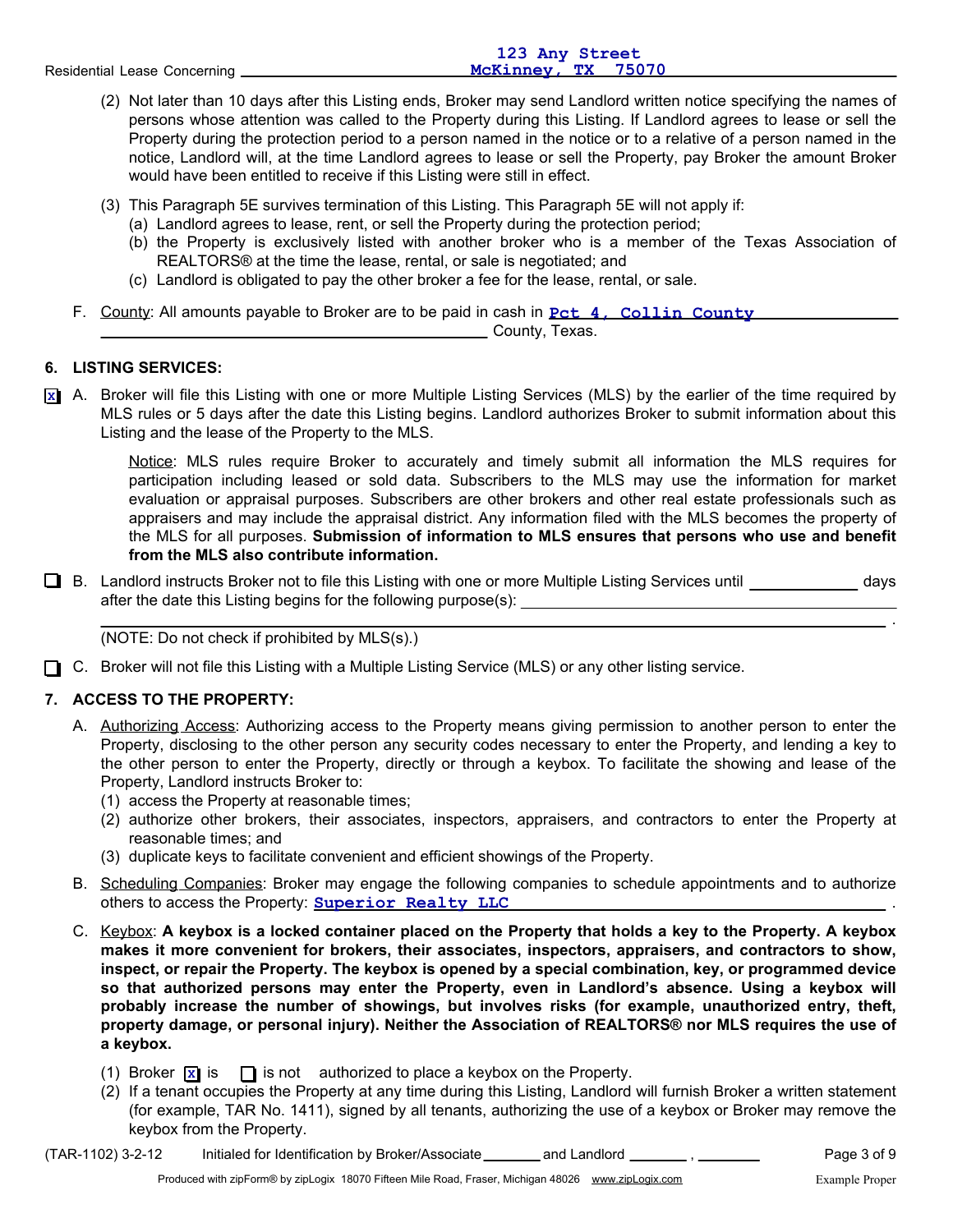|                              | 123 Any Street     |
|------------------------------|--------------------|
| Residential Lease Concerning | McKinney, TX 75070 |
|                              |                    |

- D. Liability and Indemnification: When authorizing access to the Property, Broker, other brokers, their associates, any keybox provider, or any scheduling company are not responsible for personal injury or property loss to Landlord or any other person. Landlord assumes all risk of any loss, damage, or injury. **Except for a loss caused by Broker, Landlord will indemnify and hold Broker harmless from any claim for personal injury, property damage, or other loss.**
- **8. COOPERATION WITH OTHER BROKERS:** Broker will allow other brokers to show the Property to prospective tenants. Broker will offer to pay the other broker a fee as described below if the other broker procures a tenant that purchases the Property.
	- A. <u>MLS Participants</u>: If the other broker is a participant in the MLS in which this Listing is filed, Broker will offer to pay the other broker:
		- (1) if the other broker represents the tenant *(complete only one):* 35.000 % of one month's rent to be paid under a lease;  $\frac{1}{2}$  % of all rents to be paid under a lease; or \$
		- (2) if the other broker is a subagent *(complete only one):* 35.000 \_\_\_ % of one month's rent to be paid under a lease; \_\_\_\_\_\_\_\_\_\_ % of all rents to be paid under a lease; or \$
	- B. Non-MLS Brokers: If the other broker is not a participant in the MLS in which this Listing is filed, Broker will offer to pay the other broker:
		- (1) if the other broker represents the tenant *(complete only one):* 35,000 \_\_\_ % of one month's rent to be paid under a lease; \_\_\_\_\_\_\_\_\_\_\_ % of all rents to be paid under a lease; or  $\$$  \_\_\_\_\_\_\_\_\_\_\_\_\_\_\_\_\_\_\_\_; and **35.000**
		- (2) if the other broker is a subagent *(complete only one):* 35,000 \_\_\_ % of one month's rent to be paid under a lease;  $\frac{1}{2}$  % of all rents to be paid under a lease; or \$ . **35.000**

## **9. INTERMEDIARY:** *(Check A or B only.)*

- A. Intermediary Status: Broker may show the Property to interested prospective tenants or buyers who Broker **X** represents. If a prospective tenant who Broker represents offers to lease or buy the Property, Landlord authorizes Broker to act as an intermediary and Broker will notify Landlord that Broker will service the parties in accordance with one of the following alternatives.
	- (1) If a prospective tenant or buyer who Broker represents is serviced by an associate other than the associate servicing Landlord under this Listing, Broker may notify Landlord that Broker will: (a) appoint the associate then servicing Landlord to communicate with, carry out instructions of, and provide opinions and advice during negotiations to Landlord; and (b) appoint the associate then servicing the prospective tenant or buyer to the prospective tenant or buyer for the same purpose.
	- (2) If a prospective tenant or buyer who Broker represents is serviced by the same associate that is servicing Landlord, Broker may notify Landlord that Broker will: (a) appoint another associate to communicate with, carry out instructions of, and provide opinions and advice during negotiations to the prospective tenant or buyer; and (b) appoint the associate servicing the Landlord under this Listing to Landlord for the same purpose.
	- (3) Broker may notify Landlord that Broker will make no appointments as described under this Paragraph 9A and, in such an event, the associate servicing the parties will act solely as Broker's intermediary representative, who may facilitate the transaction but will not render opinions or advice during negotiations to either party.
- B. No Intermediary Status: Landlord agrees that Broker will not show the Property to prospective tenants or buyers who Broker represents.
- **Notice: If Broker acts as an intermediary under Paragraph 9A, Broker and Broker's associates:** 
	- **may not disclose to the prospective tenant or buyer that Landlord will accept a price less than the asking price unless otherwise instructed in a separate writing by Landlord;**
	- **may not disclose to Landlord that the prospective tenant or buyer will pay a price greater than the price submitted in a written offer to Landlord unless otherwise instructed in a separate writing by the prospective tenant or buyer;**

Page 4 of 9 (TAR-1102) 3-2-12 Initialed for Identification by Broker/Associate \_\_\_\_\_\_\_\_ and Landlord \_\_\_\_\_\_\_\_\_, \_\_\_\_\_\_\_\_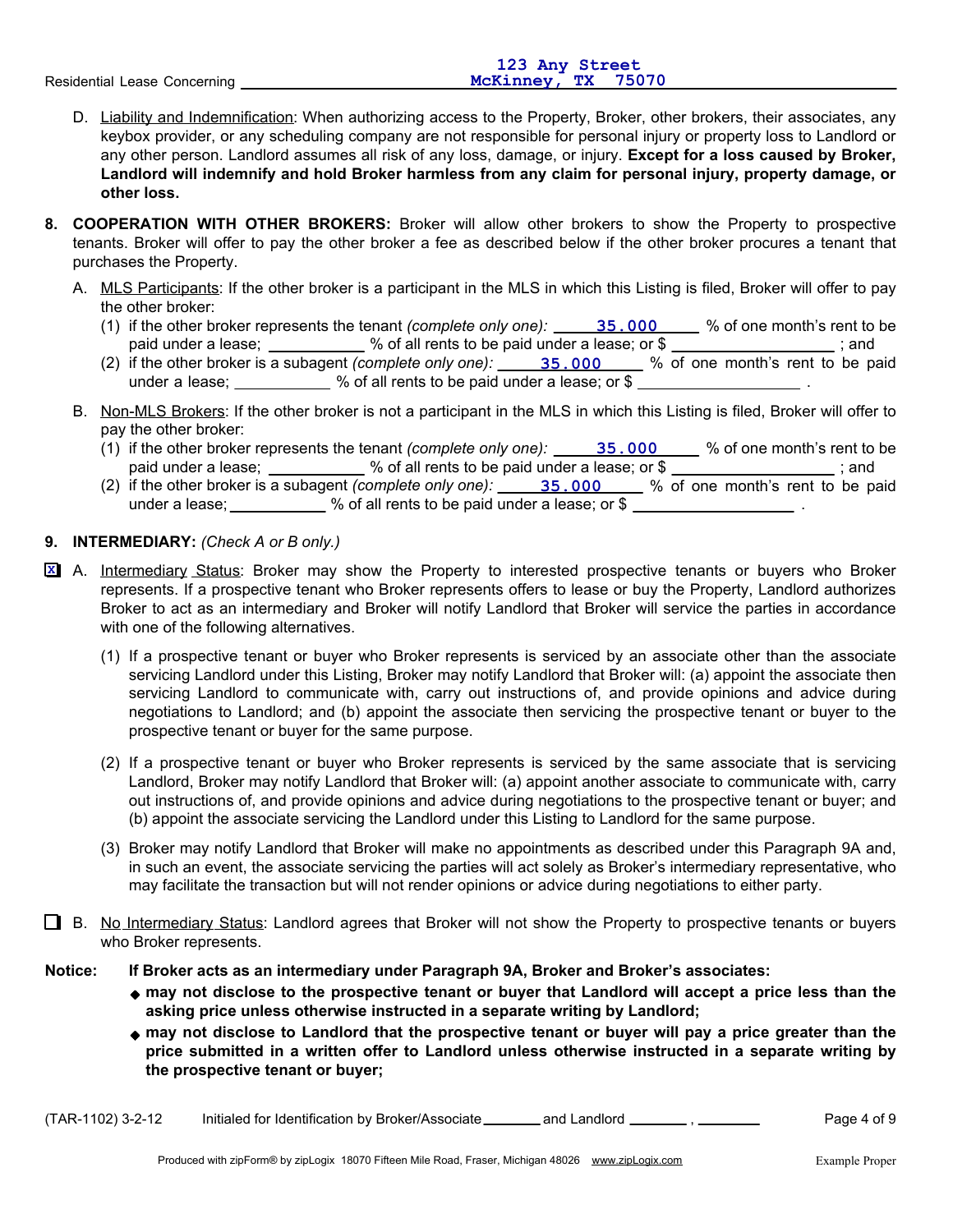- **may not disclose any confidential information or any information Landlord or the prospective tenant or buyer specifically instructs Broker in writing not to disclose unless otherwise instructed in a separate writing by the respective party or required to disclose the information by the Real Estate License Act or a court order or if the information materially relates to the condition of the property;**
- **may not treat a party to the transaction dishonestly; and**
- **may not violate the Real Estate License Act.**
- **10. CONFIDENTIAL INFORMATION:** During this Listing or after it ends, Broker may not knowingly disclose information obtained in confidence from Landlord except as authorized by Landlord or required by law. Broker may not disclose to Landlord any confidential information regarding any other person Broker represents or previously represented except as required by law.

# **11. BROKER'S AUTHORITY:**

- A. Broker will use reasonable efforts and act diligently to market the Property for lease, procure a tenant, and negotiate the lease of the Property.
- B. Broker is authorized to display this Listing on the Internet without limitation unless one of the following is checked.
- $\Box$  (1) Landlord does not want this Listing to be displayed on the Internet.
- $\Box$  (2) Landlord does not want the address of the Property to be displayed on the Internet.
- **Landlord understands and acknowledges that, if box 11B(1) is selected, consumers who conduct Notice: searches for listings on the Internet will not see information about this Listing in response to their search.**
- C. In addition to other authority granted by this Listing, Broker may:
	- (1) advertise the Property by means and methods as Broker determines, including but not limited to creating and placing advertisements with interior and exterior photographic and audio-visual images of the Property and related information in any media and the Internet;
	- (2) place a "For Lease" sign on the Property and remove all other signs offering the Property for sale or lease;
	- (3) furnish comparative marketing and lease information about other properties to prospective tenants;
	- (4) disseminate information about the Property to other brokers and to prospective tenants, including applicable disclosures or notices that Landlord is required to make under law or a lease;
	- (5) accept and deposit money for security deposit(s), application fees, and rent in trust in accordance with a lease for the Property and to make authorized deductions and offsets from such money for Broker's compensation, reimbursements, and other authorized purposes;
	- (6) disclose the terms of a lease for the Property to other brokers, appraisers, or other real estate professionals;
	- (7) in response to inquiries from prospective tenants and other brokers, disclose whether Landlord is considering more than one offer, provided that Broker will not disclose the terms of any competing offer unless specifically instructed by Landlord;
	- (8) advertise, during or after this Listing ends, that Broker "leased" the Property; and
	- (9) place information about this Listing, the Property, and a transaction for the Property on an electronic transaction platform (typically an Internet-based system where professionals related to the transaction such as title companies, lenders, and others may receive, view, and input information).
- D. Make Ready:
- $\Box$  (1) Broker may not arrange for contractors to make repairs or alterations to the Property.
- (2) Broker may arrange for contractors to make repairs or alterations to the Property. The total cost of repairs or **X** alterations may not exceed \$  $\frac{100.00}{2}$ , unless Landlord consents to any excess. Unless this agreement limits Broker's discretion otherwise, Broker will use Broker's best judgment in selecting contractors and determining the repairs or alterations to be made. Landlord will:
	- (a) pay the contractors directly and pay Broker a service fee of

upon receipt of the contractors' and Broker's invoices.

(b) reimburse Broker for the costs Broker incurs for any repairs or alterations and pay Broker a service fee of upon

receipt of Broker's invoice.

(TAR-1102) 3-2-12 Initialed for Identification by Broker/Associate \_\_\_\_\_\_\_\_ and Landlord \_\_\_\_\_\_\_\_, \_\_\_\_\_\_\_\_ Page 5 of 9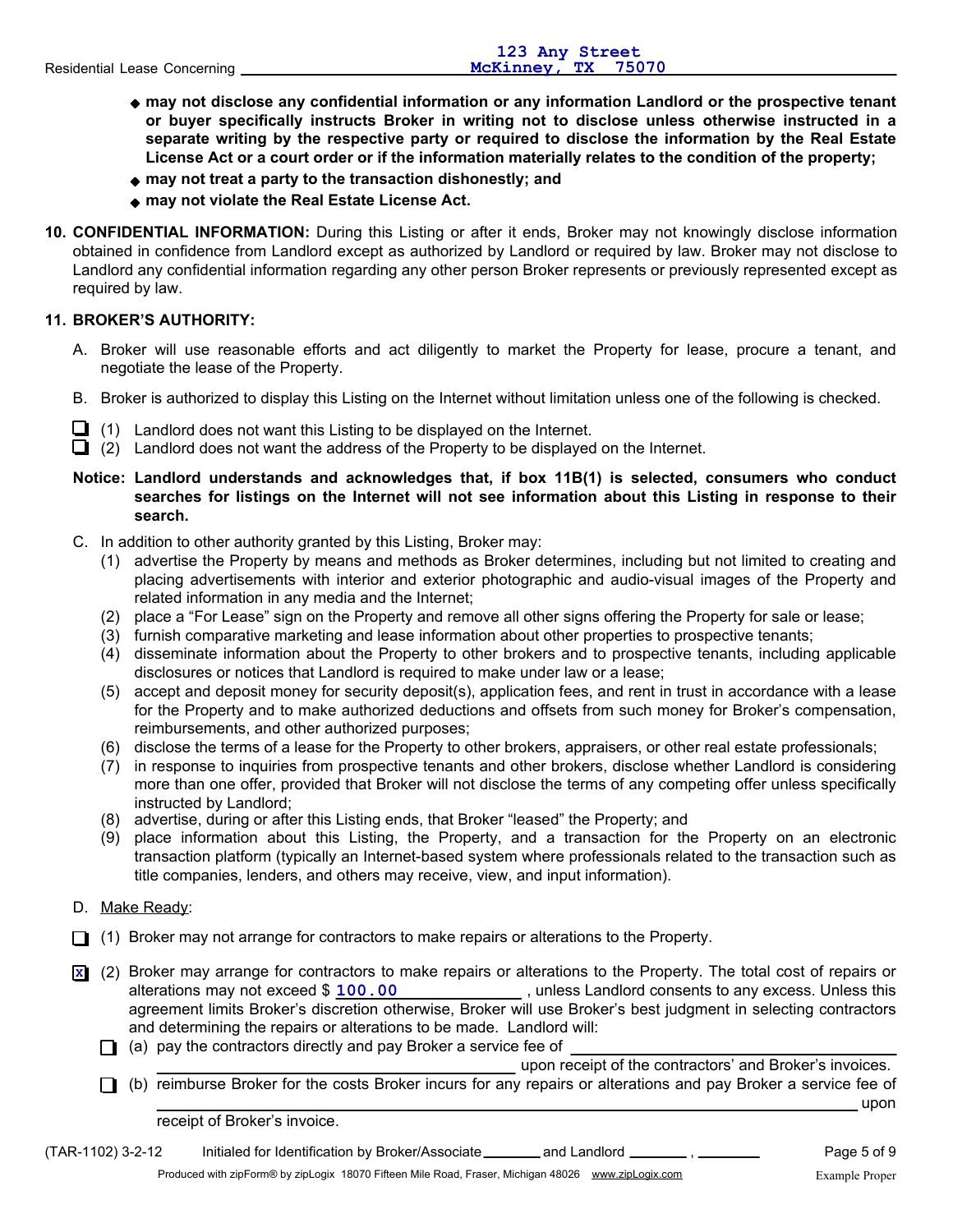|  | Residential Lease Concerning |  |
|--|------------------------------|--|
|  |                              |  |

E. Broker is not authorized to execute any document in the name of or on behalf of Landlord concerning the Property.

**12. LANDLORD'S REPRESENTATIONS:** Except as provided by Paragraph 15, Landlord represents that:

- A. Landlord has fee simple title to and peaceable possession of the Property and all its improvements and fixtures, unless rented, and the legal capacity to lease the Property;
- B. Landlord is not bound by a listing agreement with another broker for the sale, exchange, or lease of the Property that is or will be in effect during this Listing;
- C. any pool or spa and any required enclosures, fences, gates, and latches comply with all applicable laws and ordinances;
- D. no person or entity has any right to purchase, lease, or acquire the Property by an option, right of refusal, or other agreement;
- E. Landlord is current and not delinquent on all loans and all other financial obligations related to the Property, including but not limited to mortgages, home equity loans, home improvement loans, homeowner association fees, and taxes, except  $\hspace{1.5cm}$ ;
- F. Landlord is not aware of any liens or other encumbrances against the Property, except
- G. the Property is not subject to the jurisdiction of any court;
- H. all information relating to the Property Landlord provides to Broker is true and correct to the best of Landlord's knowledge;
- I. there are no optional user fees for the use of common areas (for example, pool or tennis courts in the Property's addition except:

; and

.

;

J. Landlord is not aware of a condition concerning the Property that materially affects the health or safety of an ordinary tenant except:

# **13. LANDLORD'S ADDITIONAL PROMISES:** Landlord agrees to:

- A. cooperate with Broker to facilitate the showing, marketing, and lease of the Property;
- B. not rent, lease, or sell the Property during this Listing without Broker's prior written approval;
- C. not negotiate with any prospective tenant who may contact Landlord directly, but refer all prospective tenants to Broker;
- D. not enter into a listing agreement with another broker for the sale, exchange, lease, or management of the Property to become effective during this Listing without Broker's prior written approval;
- E. maintain any pool and all required enclosures in compliance with all applicable laws and ordinances;
- F. provide Broker with copies of any leases or rental agreements pertaining to the Property and advise Broker of tenants moving in or out of the Property;
- G. complete any disclosures or notices required by law or a lease of the Property;
- H. amend any applicable notices and disclosures if any material change occurs during this Listing; and
- I. disclose any restrictions in Landlord's insurance on the property that affects Tenant's use of property (for example prohibitions of trampolines, aggressive animals, or above-ground pools).

# **14. LIMITATION OF LIABILITY:**

- A. If the Property is or becomes vacant during this Listing, Landlord must notify Landlord's casualty insurance company and request a "vacancy clause" to cover the Property. Broker is not responsible for the security of the Property or for inspecting the Property on any periodic basis.
- **B. Broker is not responsible or liable in any manner for personal injury to any person or for loss or damage to any person's real or personal property resulting from any act or omission not caused by Broker's negligence, including but not limited to injuries or damages caused by:**
	- **(1) other brokers, their associates, inspectors, appraisers, and contractors who are authorized to access the Property;**
	- **(2) other brokers or their associates who may have information about the Property on their websites;**
	- **(3) acts of third parties (for example, vandalism or theft);**
	- **(4) freezing water pipes;**
	- **(5) a dangerous condition on the Property;**
	- **(6) the Property's non-compliance with any law or ordinance; or**
	- **(7) Landlord, negligently or otherwise.**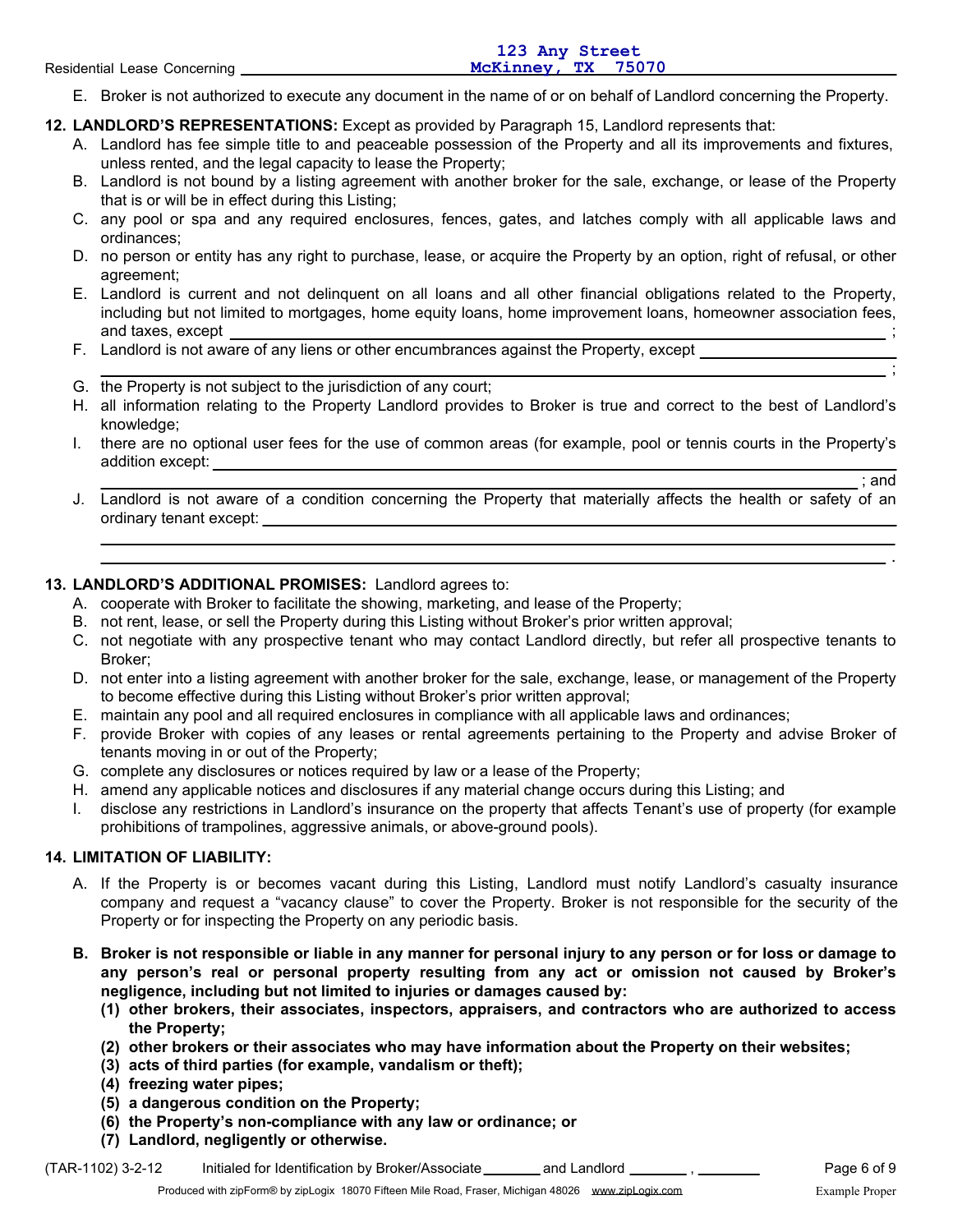- **C. Landlord agrees to protect, defend, indemnify, and hold Broker harmless from any damage, costs, attorney's fees, and expenses that:**
	- **(1) are caused by Landlord, negligently or otherwise;**
	- **(2) arise from Landlord's failure to disclose any material or relevant information about the Property; or**
	- **(3) are caused by Landlord giving incorrect information to any person.**

## **15. SPECIAL PROVISIONS:**

- **16. DEFAULT:** If Landlord breaches this Listing, Landlord is in default and will be liable to Broker for the amount of the Broker's compensation specified in Paragraph 5A and any other compensation Broker is entitled to receive under this Listing. If Landlord breaches this Listing and has not leased the Property, the Listing Price will be the monthly rent and the term will be 12 months for purposes of computing Broker's compensation. If Broker breaches this Listing, Broker is in default and Landlord may exercise any remedy at law.
- **17. MEDIATION:** The parties agree to negotiate in good faith in an effort to resolve any dispute related to this Listing that may arise between the parties. If the dispute cannot be resolved by negotiation, the dispute will be submitted to mediation. The parties to the dispute will choose a mutually acceptable mediator and will share the cost of mediation equally.
- **18. ATTORNEY'S FEES:** If Landlord or Broker is a prevailing party in any legal proceeding brought as a result of a dispute under this Listing or any transaction related to or contemplated by this Listing, such party will be entitled to recover from the non-prevailing party all costs of such proceeding and reasonable attorney's fees.
- **19. ADDENDA AND OTHER DOCUMENTS:** Addenda that are part of this Listing and other documents that Landlord may need to provide are:
- **X** A. Information About Brokerage Services;
- $\Box$  B. Addendum Regarding Lead-Based Paint (required if Property was built before 1978);
- C. Request for Information from an Owners' Association;
- D. Information about Special Flood Hazard Areas;
- $\Box$  E. Condominium Addendum to Listing;
- $\Box$  F. Keybox Authorization by Tenant; and
- **■** G. Information about On-Site Sewer Facility
- $\Box$  H. IRS Form W-9
- I.
- **20. LEASE REQUIREMENTS BY LANDLORD:** In response to inquiries from prospective tenants and other brokers, Broker may communicate the Listing Price as the desired monthly rent and the following preferences or requirements by Landlord. The information is negotiable and does not bind Landlord to accept or reject any offer.

|                    | A. Monthly Rent: Due on the $\Box$ first day of the month $\Box$ |                                                                             |                                                                                                                |                       |
|--------------------|------------------------------------------------------------------|-----------------------------------------------------------------------------|----------------------------------------------------------------------------------------------------------------|-----------------------|
|                    |                                                                  | B. Late Charges: Time at which late charges are incurred: 11:59 p.m. on the |                                                                                                                | day after the date on |
| which rent is due. |                                                                  |                                                                             |                                                                                                                |                       |
|                    |                                                                  | $\Box$ (b)                                                                  | % of one month's rent.                                                                                         |                       |
|                    | (2) Additional Late Charges: \$                                  | per day thereafter.                                                         |                                                                                                                |                       |
| (TAR-1102) 3-2-12  | Initialed for Identification by Broker/Associate                 |                                                                             | and Landlord . The contract of the contract of the contract of the contract of the contract of the contract of | Page 7 of 9           |

.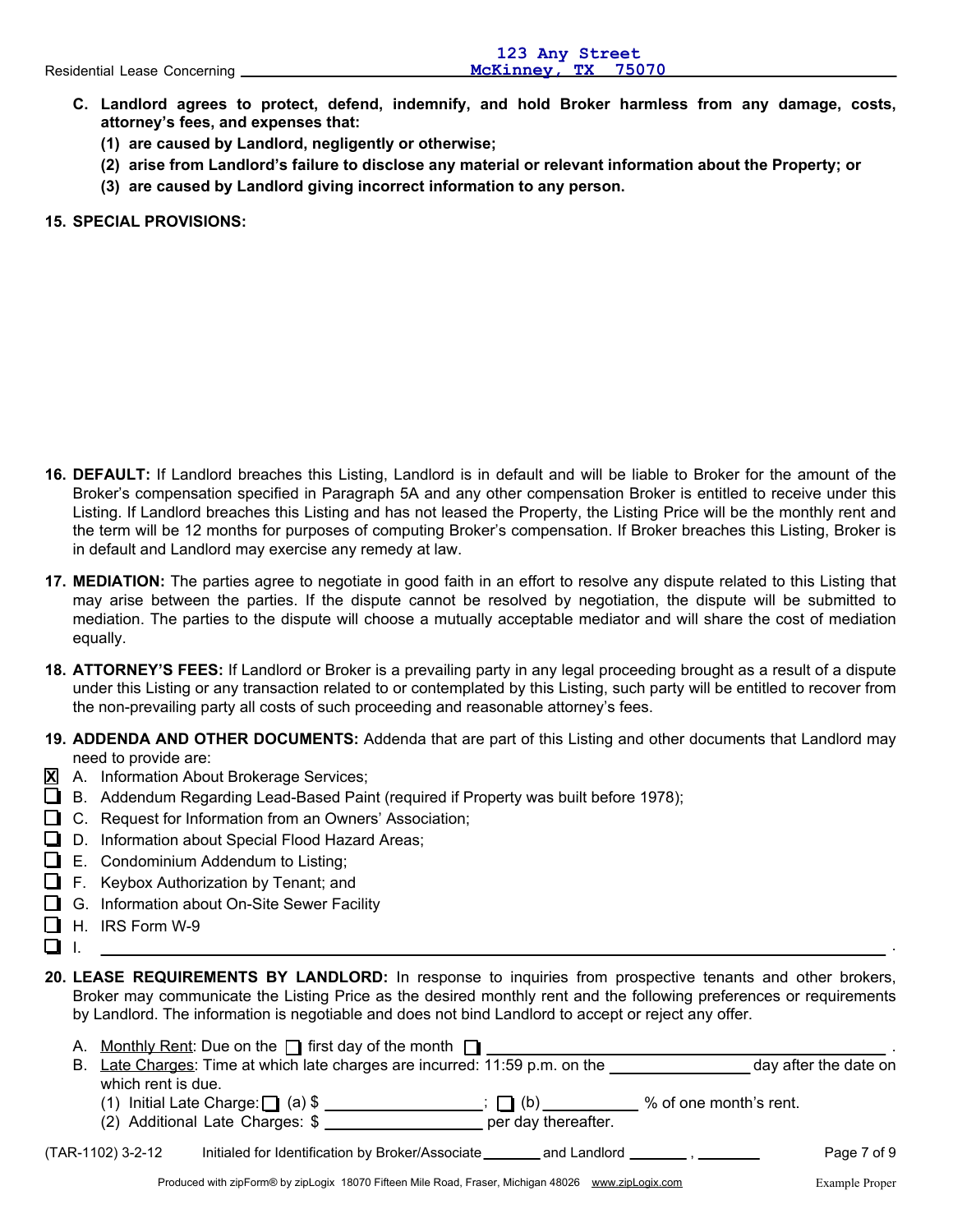Residential Lease Concerning

**123 Any Street McKinney, TX 75070**

|    | C. Pets: $\Box$ not permitted $\Box$ permitted with the following restrictions (size, weight, number, type): $\Box$                                                                                                                                                                                                                       |  |  |  |  |
|----|-------------------------------------------------------------------------------------------------------------------------------------------------------------------------------------------------------------------------------------------------------------------------------------------------------------------------------------------|--|--|--|--|
|    | (1) If a pet is permitted, Landlord requires the tenant to sign a pet agreement and requires:<br>(a) a pet deposit of \$_______________________ in addition to the security deposit.<br>□ (b) the monthly rent to be increased by \$<br>(c) a one-time, non-refundable payment of $\frac{1}{2}$ [100] $\frac{1}{2}$ [100] $\frac{1}{2}$ . |  |  |  |  |
|    | (2) Pet violation charges (whether pet is permitted or not permitted): (a) an initial charge of \$<br>and (b) $\frac{1}{2}$ per day thereafter.                                                                                                                                                                                           |  |  |  |  |
|    | D. Security Deposit: \$                                                                                                                                                                                                                                                                                                                   |  |  |  |  |
|    | E. Utilities: All utilities to be paid by Tenant except:                                                                                                                                                                                                                                                                                  |  |  |  |  |
|    | F. Guests: Number of days guests permitted on Property: ________________________                                                                                                                                                                                                                                                          |  |  |  |  |
|    | G. Vehicles: Number of vehicles permitted on Property: _________________________                                                                                                                                                                                                                                                          |  |  |  |  |
|    |                                                                                                                                                                                                                                                                                                                                           |  |  |  |  |
| L. | Keybox: Authorized during last ______________ days of lease; Early Withdrawal Fee \$                                                                                                                                                                                                                                                      |  |  |  |  |
| J. | Inventory and Condition Form: To be delivered within ______________ days                                                                                                                                                                                                                                                                  |  |  |  |  |
|    | K. Yard: To be maintained by: I Landlord; I Tenant; I a contractor chosen and paid by Tenant; or<br>Contractor) paid by Tenant                                                                                                                                                                                                            |  |  |  |  |
|    | L. Pool/Spa: To be maintained by: [Candlord; [Canant; [Canantricon chosen and paid by Tenant;<br>contractor) paid by Tenant; or<br><u> 1980 - Jan Stein Stein Stein Stein Stein Stein Stein Stein Stein Stein Stein Stein Stein Stein Stein Stein S</u>                                                                                   |  |  |  |  |
|    | M. Repairs:<br>Appliances or items that will not be repaired: North and the set of the set of the set of the set of the set of the set of the set of the set of the set of the set of the set of the set of the set of the set of the set of                                                                                              |  |  |  |  |
|    |                                                                                                                                                                                                                                                                                                                                           |  |  |  |  |
|    | O. Assignment & Subletting Fees:<br>(1) If procured by tenant: $\Box$ (i) \$ ____________; or $\Box$ (ii) ______ % of one month's rent.<br>(2) If procured by landlord: $\Box$ (i) \$ ___________; or $\Box$ (ii) _______ % of one month's rent.                                                                                          |  |  |  |  |
|    |                                                                                                                                                                                                                                                                                                                                           |  |  |  |  |
|    |                                                                                                                                                                                                                                                                                                                                           |  |  |  |  |

### **21. AGREEMENT OF PARTIES:**

- A. Entire Agreement: This Listing is the entire agreement of the parties and may not be changed except by written agreement.
- B. Assignability: Neither party may assign this Listing without the written consent of the other party.
- C. Binding Effect: Landlord's obligation to pay Broker earned compensation is binding upon Landlord and Landlord's heirs, administrators, executors, successors, and permitted assignees.
- D. Joint and Several: All Landlords executing this Listing are jointly and severally liable for the performance of all its terms.
- E. Severable Clauses: If a court finds any clause in this Listing invalid or unenforceable, the remainder of this Listing will not be affected and all other provisions of this Listing will remain valid and enforceable.